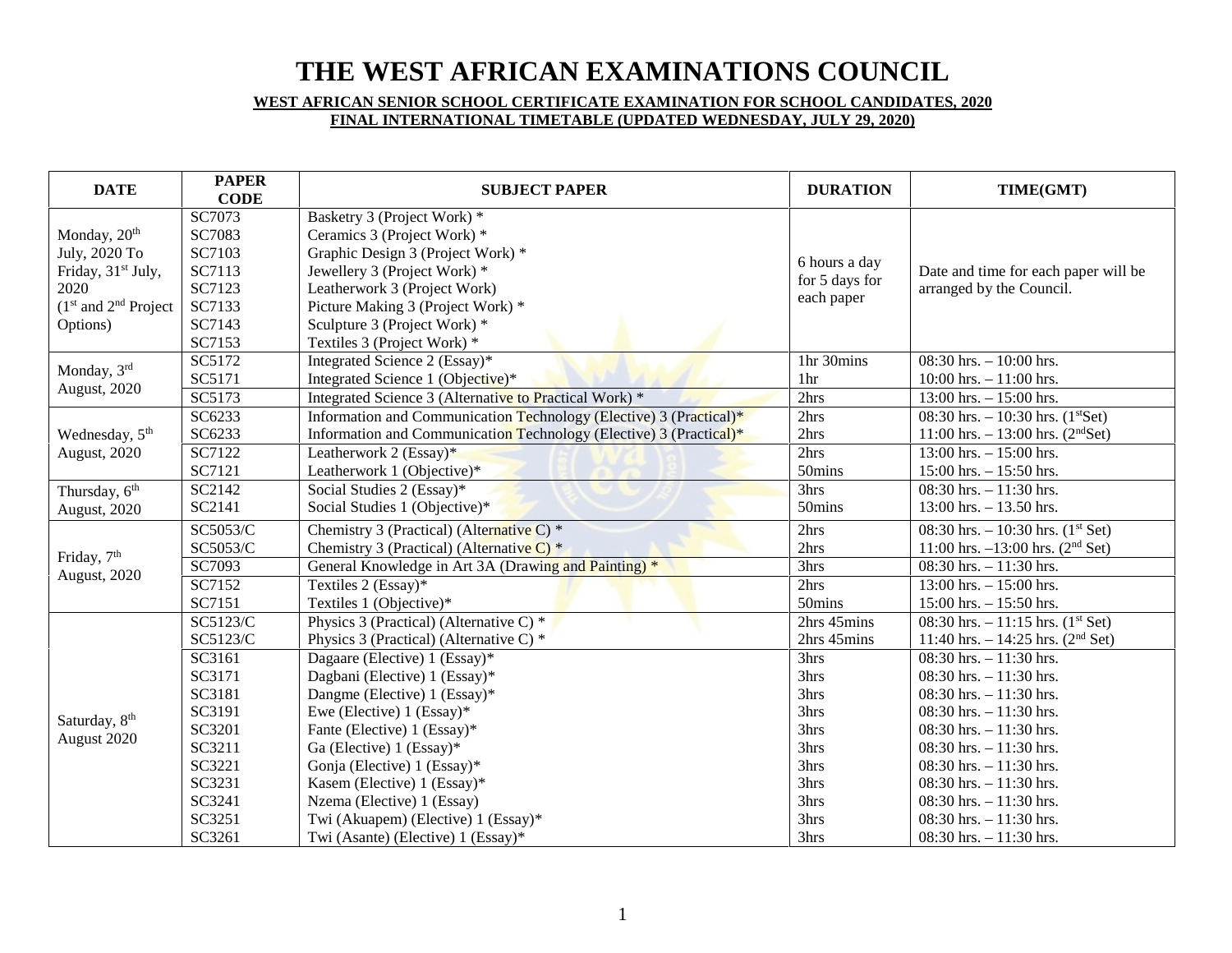| <b>DATE</b>                      | <b>PAPER CODE</b> | <b>SUBJECT/PAPER</b>                                               | <b>DURATION</b> | TIME (GMT)                                      |
|----------------------------------|-------------------|--------------------------------------------------------------------|-----------------|-------------------------------------------------|
|                                  | SC3162            | Dagaare (Elective) 2 (Essay)*                                      | 2hrs 30mins     | 13:00 hrs. $- 15:30$ hrs.                       |
|                                  | SC3172            | Dagbani (Elective) 2 (Essay)*                                      | 2hrs 30mins     | $13:00$ hrs. $-15:30$ hrs.                      |
|                                  | SC3182            | Dangme (Elective) 2 (Essay)*                                       | 2hrs 30mins     | $13:00$ hrs. $-15:30$ hrs.                      |
|                                  | SC3192            | Ewe (Elective) $2$ (Essay)*                                        | 2hrs 30mins     | 13:00 hrs. $- 15:30$ hrs.                       |
|                                  | SC3202            | Fante (Elective) 2 (Essay)                                         | 2hrs 30mins     | $13:00$ hrs. $-15:30$ hrs.                      |
| Saturday, 8 <sup>th</sup> August | SC3212            | Ga (Elective) 2 (Essay)*                                           | 2hrs 30mins     | $13:00$ hrs. $-15:30$ hrs.                      |
| 2020                             | SC3222            | Gonja (Elective) 2 (Essay)*                                        | 2hrs 30mins     | 13:00 hrs. $- 15:30$ hrs.                       |
|                                  | SC3232            | Kasem (Elective) 2 (Essay)*                                        | 2hrs 30mins     | 13:00 hrs. $- 15:30$ hrs.                       |
|                                  | SC3242            | Nzema (Elective) 2 (Essay)*                                        | 2hrs 30mins     | 13:00 hrs. $- 15:30$ hrs.                       |
|                                  | SC3252            | Twi (Akuapem) (Elective) 2 (Essay)*                                | 2hrs 30mins     | $13:00$ hrs. $-15:30$ hrs.                      |
|                                  | SC3262            | Twi (Asante) (Elective) 2 (Essay)*                                 | 2hrs 30mins     | 13:00 hrs. $- 15:30$ hrs.                       |
|                                  | SC5143            | Crop Husbandry and Horticulture 3 (Practical)*                     | 2hrs            | 08:30 hrs. $-10:30$ hrs. $(1st Set)$            |
| Monday, 10th                     | SC5143            | Crop Husbandry and Horticulture 3 (Practical)*                     | 2hrs            | 11:00 hrs. $- 13:00$ hrs. (2 <sup>nd</sup> Set) |
| August, 2020                     | SC5153            | Fisheries (Alternative A) 3 (Practical)*                           | 2hrs            | 08:30 hrs. $-10:30$ hrs. $(1st Set)$            |
|                                  | SC5153            | Fisheries (Alternative A) 3 (Practical)*                           | 2hrs            | 11:00 hrs. $- 13:00$ hrs. (2 <sup>nd</sup> Set) |
|                                  | SC5133            | Animal Husbandry (Alternative A) $3$ (Practical) <sup>*</sup>      | 2hrs            | 08:30 hrs. $-10:30$ hrs. $(1st Set)$            |
|                                  | SC5133            | Animal Husbandry (Alternative A) 3 (Practical)*                    | 2hrs            | 11:00 hrs. $- 13:00$ hrs. (2 <sup>nd</sup> Set) |
|                                  | SC5163            | Forestry 3 (Practical)*                                            | 2hrs            | 08:30 hrs. $-10:30$ hrs. $(1st Set)$            |
|                                  | SC5163            | Forestry 3 (Practical)*                                            | 2hrs            | 11:00 hrs. $- 13:00$ hrs. (2 <sup>nd</sup> Set) |
|                                  | SC7142            | Sculpture 2 (Essay)*                                               | 2hrs            | 08:30 hrs. $-10:30$ hrs.                        |
|                                  | SC7141            | Sculpture 1 (Objective)*                                           | 50mins          | 10:30 hrs. $-11:20$ hrs.                        |
|                                  | SC7094            | General Knowledge in Art 3B (Lettering and Design) *               | 3hrs            | 08:30 hrs. $-11:30$ hrs.                        |
| Tuesday, 11 <sup>th</sup>        | SC7082            | Ceramics 2 (Essay)*                                                | 2hrs            | 13:00 hrs. $- 15:00$ hrs.                       |
| August 2020                      | SC7081            | Ceramics 1 (Objective)*                                            | 50mins          | $15:00$ hrs. $-15:50$ hrs.                      |
|                                  | SC5162            | Forestry 2 (Essay)*                                                | 2hrs            | 13:00 hrs. $- 15:00$ hrs.                       |
|                                  | SC5161            | Forestry 1 (Objective)*                                            | 1hr             | 15:00 hrs. $- 16:00$ hrs.                       |
|                                  | SC5152            | Fisheries (Alternative A) $2$ (Essay) *                            | 2hrs            | $13:00$ hrs. $-15:00$ hrs.                      |
|                                  | SC5151            | Fisheries (Alternative A) 1 (Objective)*                           | 1 <sub>hr</sub> | 15:00 hrs. $- 16:00$ hrs.                       |
|                                  | SC5142            | Crop Husbandry and Horticulture 2 $(E$ ssay)*                      | 2hrs            | 13:00 hrs. $- 15:00$ hrs.                       |
|                                  | SC5141            | Crop Husbandry and Horticulture 1 (Objective) <sup>*</sup>         | 1 <sup>hr</sup> | 15:00 hrs. $- 16:00$ hrs.                       |
|                                  | SC5132            | Animal Husbandry (Alternative A) 2 (Essay)*                        | 2hrs            | 13:00 hrs. $- 15:00$ hrs.                       |
|                                  | SC5131            | Animal Husbandry (Alternative A) 1(Objective)*                     | 1hr             | $15:00$ hrs. $- 16:00$ hrs.                     |
|                                  | SC7112            | Jewellery 2 (Essay)*                                               | 2hrs            | 08:30 hrs. - 10:30 hrs.                         |
| Wednesday, 12 <sup>th</sup>      | SC7111            | Jewellery 1 (Objective)*                                           | 50mins          | 10:30 hrs. $-11:20$ hrs.                        |
| August, 2020                     | SC5072            | General Agriculture 2 (Essay)*                                     | 2hrs            | 08:30 hrs. $-10:30$ hrs.                        |
|                                  | SC5071            | General Agriculture 1 (Objective)*                                 | 1hr             | 10:30 hrs. $-11:00$ hrs.                        |
|                                  | SC6232            | Information and Communication Technology (Elective) 2 (Essay)*     | 2hrs            | 13:00 hrs. $- 15:00$ hrs.                       |
|                                  | SC6231            | Information and Communication Technology (Elective) 1 (Objective)* | 1 <sub>hr</sub> | $15:00$ hrs. $-16:00$ hrs.                      |
|                                  | SC1022            | Clerical Office Duties 2 (Essay)                                   | 2hrs 10mins     | 08:30 hrs. $-10:40$ hrs.                        |
| Thursday, 13 <sup>th</sup>       | SC1021            | Clerical Office Duties 1 (Objective)                               | 50mins          | 10:40 hrs. $- 11:30$ hrs.                       |
| August, 2020                     | SC7092            | General Knowledge in Art 2 (Essay)*                                | 1hr 30mins      | 13:00 hrs. $- 14:30$ hrs.                       |
|                                  | SC7091            | General Knowledge in Art 1 (Objective)*                            | 50mins          | 14:30 hrs. $- 15:20$ hrs.                       |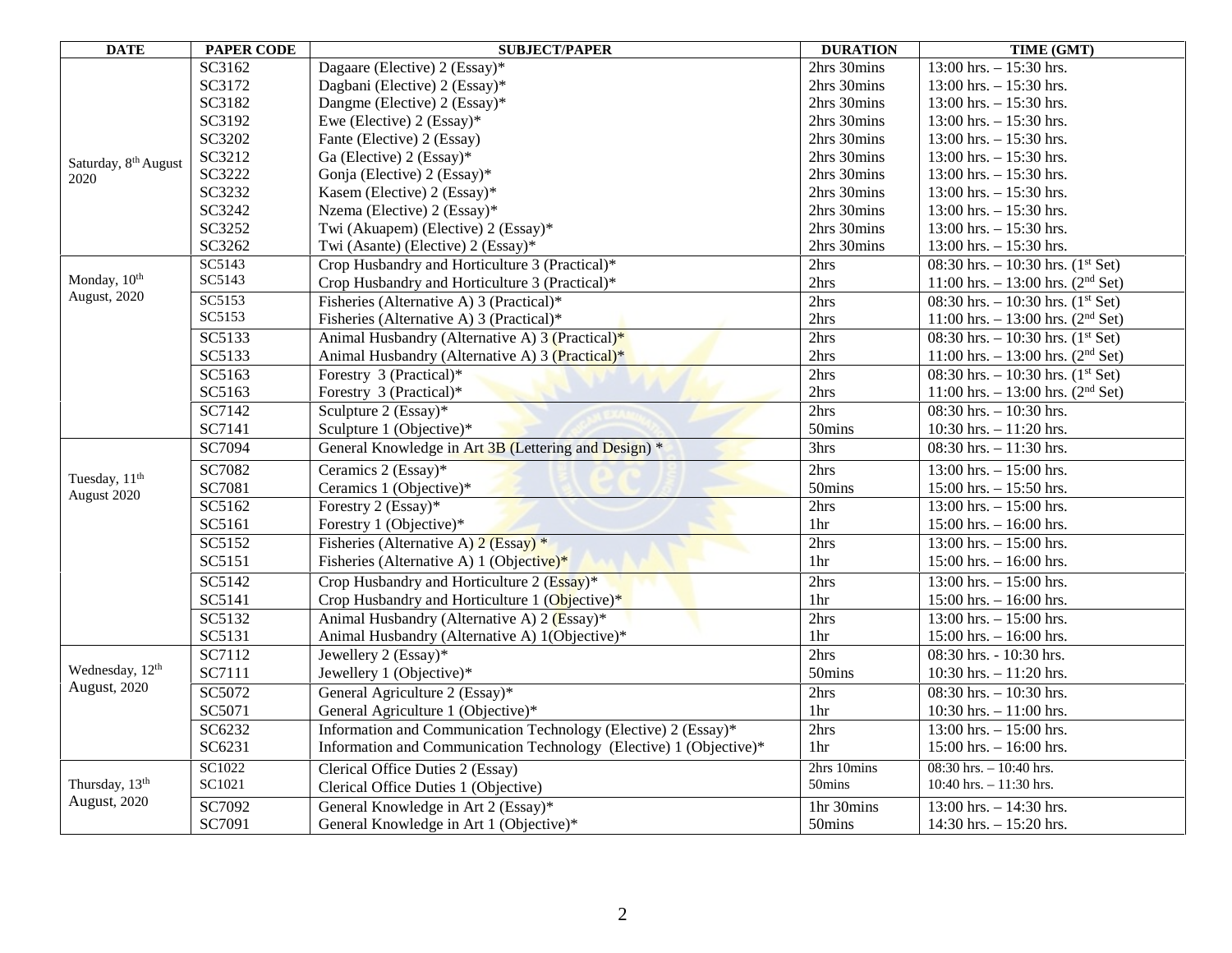| <b>DATE</b>                              | <b>PAPER CODE</b> | <b>SUBJECT/PAPER</b>                                  | <b>DURATION</b> | TIME (GMT)                                      |
|------------------------------------------|-------------------|-------------------------------------------------------|-----------------|-------------------------------------------------|
| Friday, 14 <sup>th</sup><br>August, 2020 | SC7102            | Graphic Design 2 (Essay)*                             | 2hrs            | 08:30 hrs. $-10:30$ hrs.                        |
|                                          | SC7101            | Graphic Design 1 (Objective)*                         | 50mins          | 10:30 hrs. $-11:20$ hrs.                        |
|                                          | SC7042            | Management-In-Living 2 (Essay)*/***                   | 2hrs            | $08:30$ hrs. $-10:30$ hrs.                      |
|                                          | SC7041            | Management-In-Living 1 (Objective)*/***               | 1hr             | 10:30 hrs. $- 11:30$ hrs.                       |
|                                          | SC7043            | Management-In-Living 3 (Test of Practical Work) */*** | 1 <sub>hr</sub> | $14:00$ hrs. $-15:00$ hrs.                      |
|                                          | SC7072            | Basketry 2 (Essay)*                                   | 2hrs            | $08:30$ hrs. $-10:30$ hrs.                      |
|                                          | SC7071            | Basketry 1 (Objective)*                               | 50mins          | 10:30 hrs. $-11:20$ hrs.                        |
| Saturday, 15 <sup>th</sup>               | SC5073            | General Agriculture 3 (Practical)*                    | 2hrs            | 08:30 hrs. $-10:30$ hrs. $(1st Set)$            |
| August, 2020                             | SC5073            | General Agriculture 3 (Practical)*                    | 2hrs            | 11:00 hrs. $- 13:00$ hrs. (2 <sup>nd</sup> Set) |
|                                          | SC7132            | Picture Making 2 (Essay)*                             | 2hrs            | 13:00 hrs. $- 15:00$ hrs.                       |
|                                          | SC7131            | Picture Making 1 (Objective)*                         | 50mins          | $15:00$ hrs. $- 15:50$ hrs.                     |
| Monday, 17th                             | SC4022            | General Mathematics/Mathematics (Core) 2 (Essay)      | 2hrs 30mins     | 08:30 hrs. $-11:00$ hrs.                        |
| August, 2020                             | SC4021            | General Mathematics/Mathematics (Core) 1 (Objective)  | 1hr 30mins      | 14:00 hrs. $- 15:30$ hrs.                       |
|                                          | SC5053/A          | Chemistry 3 (Practical) (Alternative A)               | 2hrs            | 08:30 hrs. $-10:30$ hrs. $(1st Set)$            |
|                                          | SC5053/A          | Chemistry 3 (Practical) (Alternative A)               | 2hrs            | 11:00 hrs. $- 13:00$ hrs. (2 <sup>nd</sup> Set) |
| Tuesday, 18 <sup>th</sup>                | SC6042            | Building Construction 2 (Essay)                       | 1hr             | $11:00$ hrs. $- 12:00$ hrs.                     |
| August, 2020                             | SC6041            | Building Construction 1 (Objective)                   | 45mins          | 12:00 hrs. $- 12:45$ hrs.                       |
|                                          | SC7023            | Foods and Nutrition 3 (Practical) Planning Session    | 1hr             | $11:00$ hrs. $- 12:00$ hrs.                     |
|                                          | SC7052            | Music 2 (Essay)                                       | 2hrs            | 13:00 hrs. $-15:00$ hrs.                        |
|                                          | SC7051            | Music 1 (Objective)                                   | 1hr             | 15:00 hrs. $- 16:00$ hrs.                       |
| Wednesday, 19 <sup>th</sup>              | SC3013            | Arabic 3 (Oral)                                       | 15mins          |                                                 |
| August, 2020                             | SC3043            | French 3 (Oral)                                       | 40mins          | Date and time for each paper will be            |
| To Monday, 7 <sup>th</sup>               | SC7013            | Clothing and Textiles 3 (Practical)                   | 2hrs 30mins     | arranged by the Council.                        |
| September, 2020.                         | SC7023            | Foods and Nutrition 3 (Practical)                     | 3hrs            |                                                 |
|                                          | SC7054            | Music 3B (Performance Test)                           | 30mins          |                                                 |
| Wednesday, 19th                          | SC2032            | Economics 2 (Essay)                                   | 2hrs            | 08:30 hrs. $-10:30$ hrs.                        |
| August, 2020                             | SC2031            | Economics 1 (Objective)                               | 1 <sub>hr</sub> | 10:30 hrs. $-11:30$ hrs.                        |
|                                          | SC5123/A          | Physics 3 (Practical) (Alternative A)                 | 2hrs 45mins     | 08:30 hrs. $-11:15$ hrs. (1 <sup>st</sup> Set)  |
| Thursday, 20 <sup>th</sup>               | SC5123/A          | Physics 3 (Practical) (Alternative A)                 | 2hrs 45mins     | 11:45 hrs. $- 14:30$ hrs. (2 <sup>nd</sup> Set) |
| August, 2020                             | SC6043            | Building Construction 3 (Building Drawing and Essay)  | 2hrs 30mins     | $11:45$ hrs. $-14:15$ hrs.                      |
|                                          | SC2072            | History 2 (Essay)                                     | 2hrs            | 13:00 hrs. $- 15:00$ hrs.                       |
|                                          | SC2071            | History 1 (Objective)                                 | 1hr             | 15:00 hrs. $- 16:00$ hrs.                       |
|                                          | SC2102            | Literature-In-English 2 (Prose)                       | 1hr 15mins      | $08:30$ hrs. $-09:45$ hrs.                      |
| Friday, 21st                             | SC2101            | Literature-In-English 1 (Objective)                   | 1 <sub>hr</sub> | 09:45 hrs. $-10:45$ hrs.                        |
| August, 2020                             | SC6072            | Metalwork 2 (Essay)                                   | 1hr 30mins      | 08:30 hrs. $-10:00$ hrs.                        |
|                                          | SC6071            | Metalwork 1 (Objective)                               | 1hr             | 10:00 hrs. $- 11:00$ hrs.                       |
|                                          | SC2103            | Literature-In-English 3(Drama & Poetry)               | 2hrs 30mins     | 14:00 hrs. $- 16:30$ hrs.                       |
|                                          | SC6013            | Applied Electricity 3 (Practical)                     | 3hrs            | 08:30 hrs. $-11:30$ hrs. (1 <sup>st</sup> Set)  |
| Saturday, 22nd<br>August, 2020           | SC6013            | Applied Electricity 3 (Practical)                     | 3hrs            | 12:00 hrs. $- 15:00$ hrs. (2 <sup>nd</sup> Set) |
|                                          | SC6093            | Woodwork 3 (Practical)                                | 3hrs            | 08:30 hrs. $-11:30$ hrs. $(1st Set)$            |
|                                          | SC6093            | Woodwork 3 (Practical)                                | 3hrs            | 12:00 hrs. $- 15:00$ hrs. (2 <sup>nd</sup> Set) |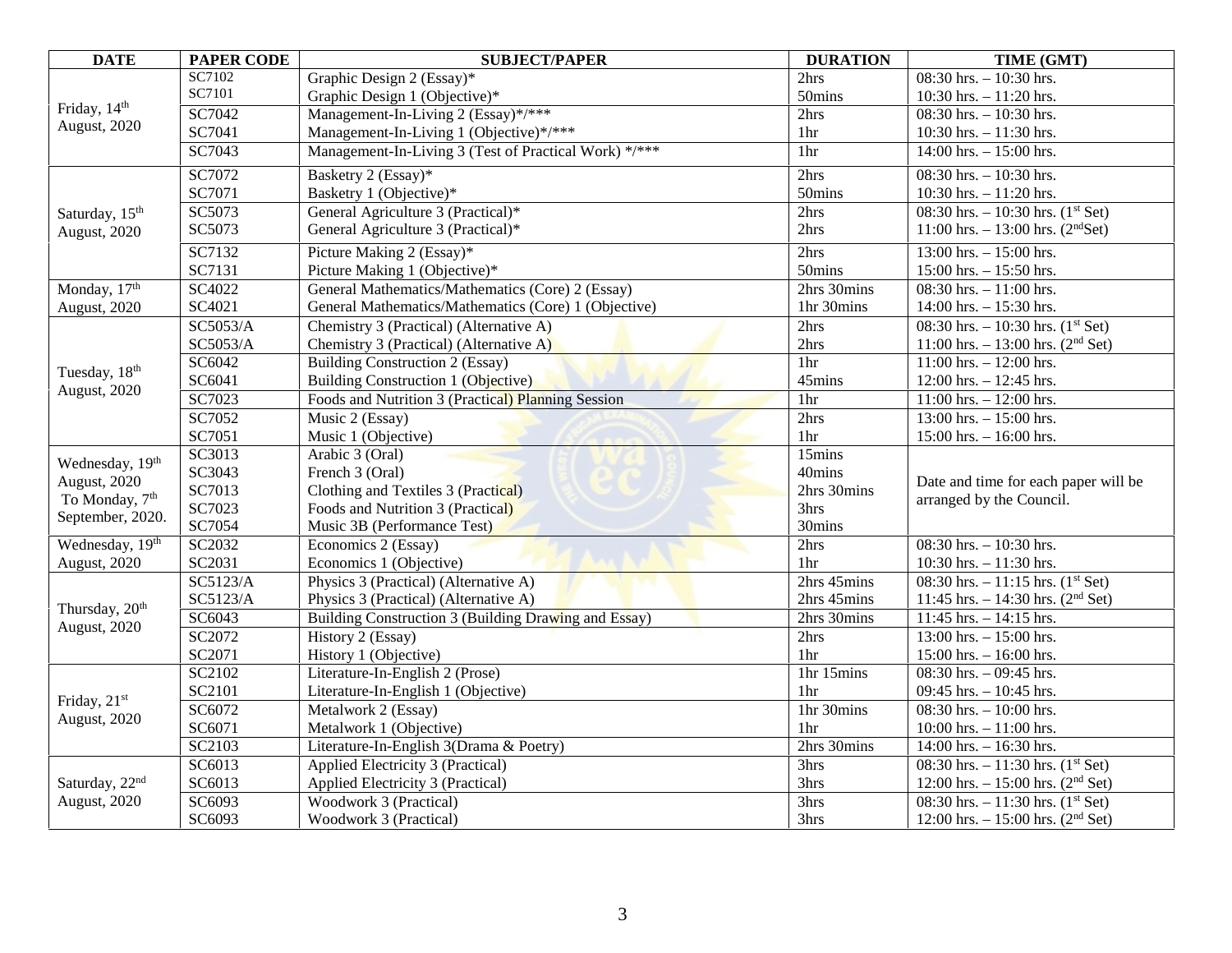| <b>DATE</b>                                      | <b>PAPER CODE</b> | <b>SUBJECT/PAPER</b>                                     | <b>DURATION</b> | TIME (GMT)                                      |
|--------------------------------------------------|-------------------|----------------------------------------------------------|-----------------|-------------------------------------------------|
| Monday, 24 <sup>th</sup><br><b>August</b> , 2020 | SC3023/A          | English Language 3 (Oral) $\sqrt[3]{***}$                | 45mins          | 08:30 hrs. $-$ 09:15 hrs. (1 <sup>st</sup> Set) |
|                                                  | SC3023/A          | English Language 3 (Oral)*/***                           | 45mins          | 09:40 hrs. $-10:25$ hrs. (2 <sup>nd</sup> Set)  |
|                                                  | SC6012            | Applied Electricity 2 (Essay)                            | 1hr             | $11:00$ hrs. $- 12:00$ hrs.                     |
|                                                  | SC6011            | Applied Electricity 1 (Objective)                        | 1hr             | 12:00 hrs. $- 13:00$ hrs.                       |
|                                                  | SC3012            | Arabic 2 (Essay)                                         | 2hrs            | 13:00 hrs. $- 15:00$ hrs.                       |
|                                                  | SC3011            | Arabic 1 (Objective)                                     | 50mins          | 15:00 hrs. $- 15:50$ hrs.                       |
| Tuesday, 25 <sup>th</sup>                        | SC5042            | Biology 2 (Essay)                                        | 1hr 40mins      | 08:30 hrs. $-10:10$ hrs.                        |
| August, 2020                                     | SC5041            | Biology 1 (Objective)                                    | 50mins          | $10:10$ hrs. $-11:00$ hrs.                      |
|                                                  | SC3022            | English Language 2(Essay)                                | 2hrs            | 08:30 hrs. $-10:30$ hrs.                        |
| Wednesday, 26 <sup>th</sup>                      | SC3021            | English Language 1 (Objective)                           | 1hr             | 10:30 hrs. $- 11:30$ hrs.                       |
| <b>August</b> , 2020                             | SC1052            | Principles of Cost Accounting 2 (Essay)                  | 2hrs            | 13:30 hrs. $- 15:30$ hrs.                       |
|                                                  | SC1051            | Principles of Cost Accounting 1 (Objective)              | 1 <sub>hr</sub> | 15:30 hrs. $- 16:30$ hrs.                       |
| Thursday, 27 <sup>th</sup>                       | SC2042            | Geography 2 (Essay)                                      | 2hrs            | $08:30$ hrs. $-10:30$ hrs.                      |
| August 2020                                      | SC2041            | Geography 1(Objective)                                   | 1 <sub>hr</sub> | 10:30 hrs. $- 11:30$ hrs.                       |
|                                                  | SC2043            | Geography 3(Practical and Physical Geography)            | 1hr 50mins      | $13:00$ hrs. - $14:50$ hrs.                     |
|                                                  | SC5122            | Physics 2 (Essay)                                        | 1hr 30mins      | 08:30 hrs. $-10.00$ hrs.                        |
|                                                  | SC5121            | Physics 1 (Objective)                                    | 1hr 15mins      | 10:00 hrs. $-11:15$ hrs.                        |
| Friday, 28 <sup>th</sup>                         | SC1012            | <b>Business Management 2 (Essay)</b>                     | 2hrs            | $08:30$ hrs. $-10:30$ hrs.                      |
| August, 2020                                     | SC1011            | Business Management 1 (Objective)                        | 1hr             | 10:30 hrs. $- 11:30$ hrs.                       |
|                                                  | SC6032            | Auto Mechanics 2 (Essay)                                 | 1hr 30mins      | $14:00$ hrs. $- 15:30$ hrs.                     |
|                                                  | SC6031            | Auto Mechanics 1 (Objective)                             | 1hr             | 15:30 hrs. $- 16:30$ hrs.                       |
|                                                  | SC7053            | Music 3A (Aural)                                         | 45mins          | 08:30 hrs. $-9:15$ hrs.                         |
|                                                  | SC6073            | Metalwork 3 (Practical)                                  | 3hrs 10mins     | 08:30 hrs. $-11:40$ hrs. $(1st Set)$            |
| Saturday, 29th                                   | SC6073            | Metalwork 3 (Practical)                                  | 3hrs10mins      | 12:00 hrs. $- 15:10$ hrs. (2 <sup>nd</sup> Set) |
| August, 2020                                     | SC3042            | French 2 (Essay)                                         | 1hr 15mins      | $14:00$ hrs. $-15:15$ hrs.                      |
|                                                  | SC3041            | French 1 (Objective)                                     | 1 <sub>hr</sub> | $15:15$ hrs. $-16:15$ hrs.                      |
|                                                  | SC5043/A          | Biology 3 (Practical) (Alternative A)                    | 2hrs            | 08:30 hrs. $-10:30$ hrs. $(1st Set)$            |
|                                                  | SC5043/A          | Biology 3 (Practical) (Alternative A)                    | 2hrs            | 11:00 hrs. $- 13:00$ hrs. (2 <sup>nd</sup> Set) |
|                                                  | SC6033            | Auto Mechanics 3 (Practical)                             | 2hrs            | 08:30 hrs. $-10:30$ hrs. $(1st Set)$            |
| Monday, 31 <sup>st</sup>                         | SC6033            | Auto Mechanics 3 (Practical)                             | 2hrs            | 11:00 hrs. $- 13:00$ hrs. (2 <sup>nd</sup> Set) |
| August, 2020                                     | SC6092            | Woodwork 2 (Essay and Design)                            | 2hrs 20mins     | $13:00$ hrs. $-15:20$ hrs.                      |
|                                                  | SC6091            | Woodwork 1 (Objective)                                   | 40mins          | 15:20 hrs. $- 16:00$ hrs.                       |
|                                                  | SC7012            | Clothing and Textiles 2 (Essay)                          | 1hrs 30mins     | $14:00$ hrs. $-15:30$ hrs.                      |
|                                                  | SC7011            | Clothing and Textiles 1 (Objective)                      | 1 <sub>hr</sub> | 15:30 hrs. $- 16:30$ hrs.                       |
|                                                  | SC4012            | Further Mathematics/Mathematics (Elective) 2 (Essay)     | 2hrs 30mins     | 08:30 hrs. $-11:00$ hrs.                        |
| Tuesday, 1st<br>September, 2020                  | SC4011            | Further Mathematics/Mathematics (Elective) 1 (Objective) | 1hr 30mins      | 14:30 hrs. $- 16:00$ hrs.                       |
|                                                  | SC1071            | Typewriting                                              | 2hrs 40mins     | 08:30 hrs. $-11:10$ hrs. (1 <sup>st</sup> Set)  |
|                                                  | SC1071            | Typewriting                                              | 2hrs 40mins     | 11:30 hrs. $- 14:10$ hrs. (2 <sup>nd</sup> Set) |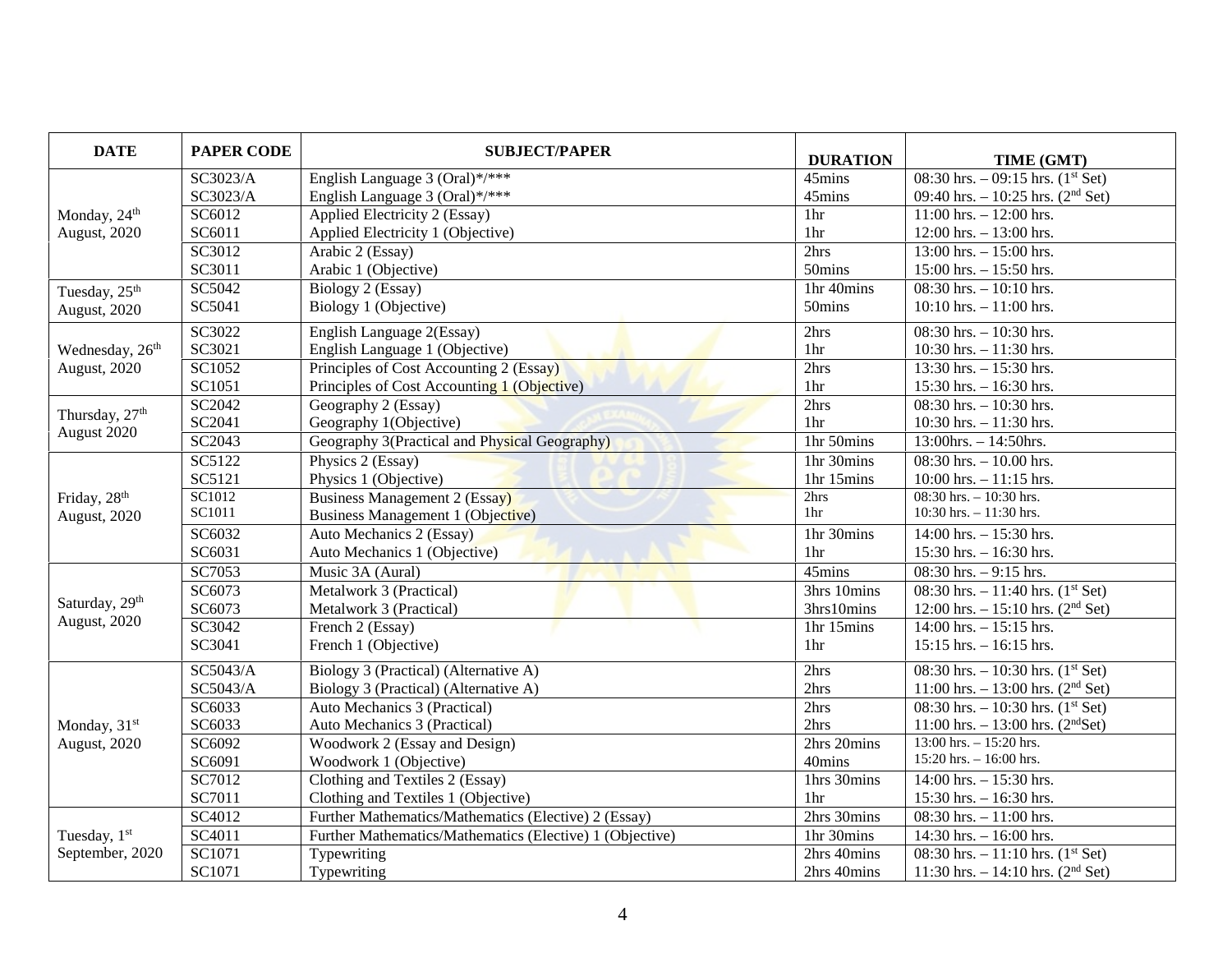| <b>DATE</b>                                                                                                              | <b>PAPER CODE</b> | <b>SUBJECT/PAPER</b>                                            | <b>DURATION</b>                               | TIME (GMT)                                                       |
|--------------------------------------------------------------------------------------------------------------------------|-------------------|-----------------------------------------------------------------|-----------------------------------------------|------------------------------------------------------------------|
| Tuesday, 1st<br>September, 2020<br>to Saturday, 5 <sup>th</sup><br>September 2020<br>(3 <sup>rd</sup> Project<br>Option) | SC7073            | Basketry 3 (Project Work) *                                     | 6 hours a day<br>for 5 days for<br>each paper | Date and time for each paper will be<br>arranged by the Council. |
|                                                                                                                          | SC7083            | Ceramics 3 (Project Work) *                                     |                                               |                                                                  |
|                                                                                                                          | SC7103            | Graphic Design 3 (Project Work) *                               |                                               |                                                                  |
|                                                                                                                          | SC7113            | Jewellery 3 (Project Work)*                                     |                                               |                                                                  |
|                                                                                                                          | SC7123            | Leatherwork 3 (Project Work)*                                   |                                               |                                                                  |
|                                                                                                                          | SC7133            | Picture Making 3 (Project Work)*                                |                                               |                                                                  |
|                                                                                                                          | SC7143            | Sculpture 3 (Project Work)*                                     |                                               |                                                                  |
|                                                                                                                          | SC7153            | Textiles 3 (Project Work)*                                      |                                               |                                                                  |
|                                                                                                                          | SC2022            | Christian Religious Studies 2 (Essay)                           | 2hrs                                          | $08:30$ hrs. $-10:30$ hrs.                                       |
|                                                                                                                          | SC2021            | Christian Religious Studies 1 (Objective)                       | 1 <sub>hr</sub>                               | 10:30 hrs. $-11:30$ hrs.                                         |
|                                                                                                                          | SC2082            | Islamic Studies 2 (Essay)                                       | 2hrs                                          | 08:30 hrs. $-10:30$ hrs.                                         |
| Wednesday, 2 <sup>nd</sup>                                                                                               | SC2081            | Islamic Studies 1 (Objective)                                   | 50mins                                        | 10:30 hrs. $-11:20$ hrs.                                         |
| September, 2020                                                                                                          | SC2152            | West African Traditional Religion 2 (Essay)*                    | 2hrs 10mins                                   | 08:30 hrs. $-10:40$ hrs.                                         |
|                                                                                                                          | SC2151            | West African Traditional Religion 1 (Objective)*                | 50mins                                        | 10:40 hrs. $-11:30$ hrs.                                         |
|                                                                                                                          | SC5052            | Chemistry 2 (Essay)                                             | 2hrs                                          | $13:00$ hrs. $-15:00$ hrs.                                       |
|                                                                                                                          | SC5051            | Chemistry 1 (Objective)                                         | 1 <sub>hr</sub>                               | $15:00$ hrs. $- 16:00$ hrs.                                      |
|                                                                                                                          | SC2052            | Government 2 (Essay)                                            | 2hrs                                          | $08:30$ hrs. $-10:30$ hrs.                                       |
|                                                                                                                          | SC2051            | Government 1 (Objective)                                        | 1 <sub>hr</sub>                               | $10:30$ hrs. $-11:30$ hrs.                                       |
| Thursday, 3rd                                                                                                            | SC6052            | Electronics 2 (Essay)                                           | 1hr                                           | $8:30$ hrs. $-9:30$ hrs.                                         |
| September, 2020                                                                                                          | SC6051            | Electronics 1 (Objective)                                       | 1hr                                           | $9:30$ hrs. $-10:30$ hrs.                                        |
|                                                                                                                          | SC5053/B          | Chemistry 3 (Practical) (Alternative B)                         | 2hrs                                          | 08:30 hrs. $-10:30$ hrs. $(1st Set)$                             |
|                                                                                                                          | <b>SC5053/B</b>   | Chemistry 3 (Practical) (Alternative B)                         | 2hrs                                          | 11:00 hrs. $- 13:00$ hrs. (2 <sup>nd</sup> Set)                  |
|                                                                                                                          | SC7022            | Foods and Nutrition 2 (Essay)                                   | 1hr 15mins                                    | 08:30 hrs. $-$ 09:45 hrs.                                        |
| Friday, 4 <sup>th</sup><br>September, 2020                                                                               | SC7021            | Foods and Nutrition 1 (Objective)                               | 1hr                                           | 09:45 hrs. $-10:45$ hrs.                                         |
|                                                                                                                          | SC6053            | Electronics 3 (Practical)                                       | 3hrs                                          | 08:30 hrs. $-11:30$ hrs. (1 <sup>st</sup> Set)                   |
|                                                                                                                          | SC6053            | Electronics 3 (Practical)                                       | 3hrs                                          | 12:00 hrs. $- 15:00$ hrs. (2 <sup>nd</sup> Set)                  |
| Saturday, 5 <sup>th</sup><br>September, 2020                                                                             | SC5123/B          | Physics 3 (Practical) (Alternative B)                           | 2hrs 45mins                                   | 08:30 hrs. $-11:15$ hrs. (1 <sup>st</sup> Set)                   |
|                                                                                                                          | SC5123/B          | Physics 3 (Practical) (Alternative B)                           | 2hrs 45mins                                   | 11:40 hrs. $- 14:25$ hrs. (2 <sup>nd</sup> Set)                  |
|                                                                                                                          | SC6083            | Technical Drawing 3 (Sketches, Building and Mechanical Drawing) | 2hrs 45mins                                   | $08:30$ hrs. $-11:15$ hrs.                                       |
|                                                                                                                          | SC1042            | Financial Accounting 2 (Essay)                                  | 2hrs 30mins                                   | $08:30$ hrs. $-11:00$ hrs.                                       |
|                                                                                                                          | SC1041            | Financial Accounting 1 (Objective)                              | 1hr                                           | $11:00$ hrs. $- 12:00$ hrs.                                      |
|                                                                                                                          | SC6082            | Technical Drawing 2 (Essay)                                     | 1hr 45mins                                    | 13:00 hrs. $- 14:45$ hrs.                                        |
|                                                                                                                          | SC6081            | Technical Drawing 1 (Objective)                                 | 1hr                                           | 14:45 hrs. $- 15:45$ hrs.                                        |